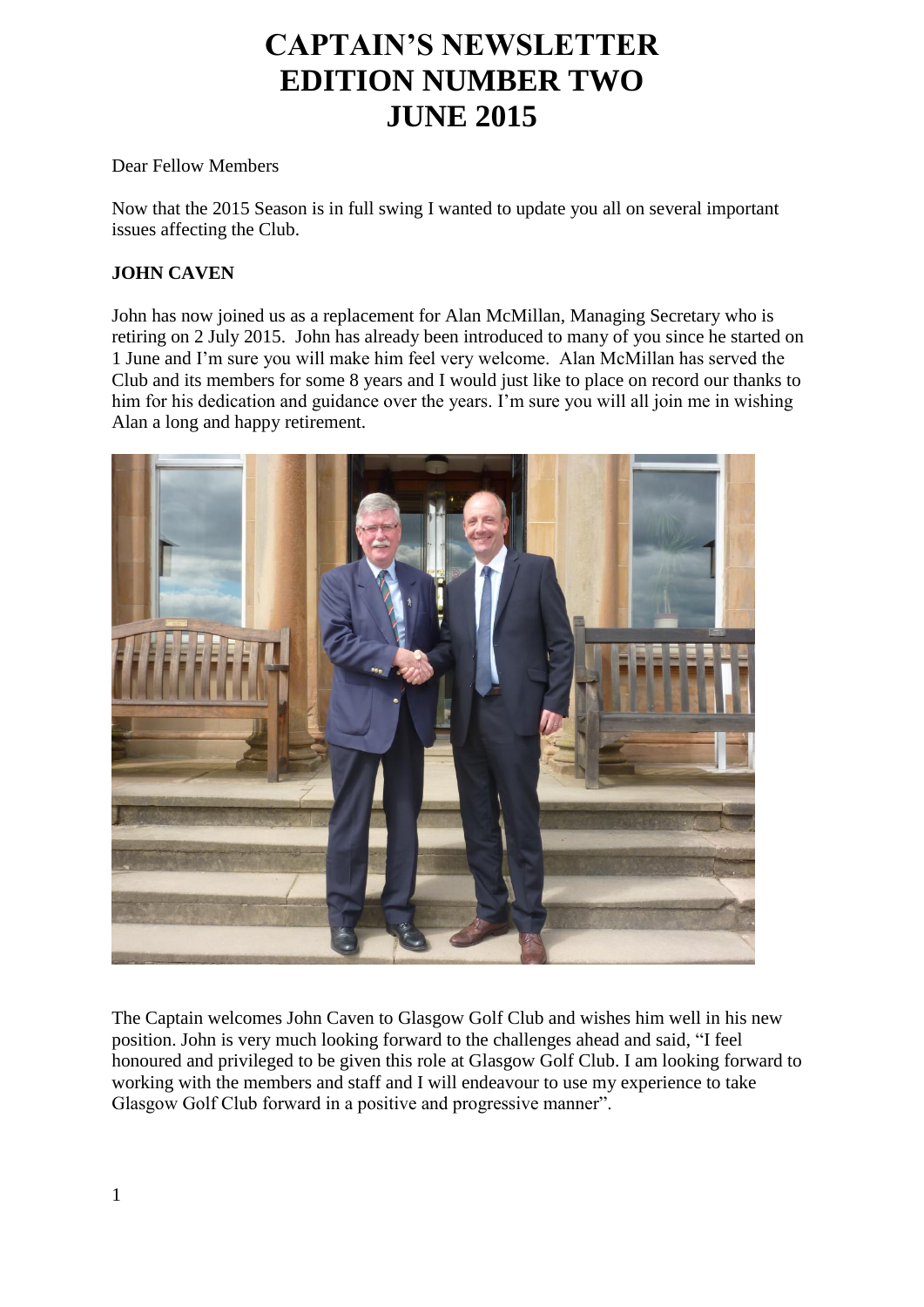#### **SPECIAL MEETING**

You will all have received either by email or hard copy the Notice calling the Special Meeting to be held in Killermont Clubhouse on Wednesday 24 June 2015 at 7.00 p.m.

The proposals to change the Governance and Structure of the Club are a very important and necessary step in taking the Club forward. The current Council and the Past Captains endorse the proposals which have been slightly revised to take account of comments from members at the Consultation Meeting held in the Killermont Clubhouse on Tuesday 31 March 2015. Whether you attended the Consultation Meeting or not I would ask that you endeavour to attend the Special Meeting. We require a quorum of 50 members and your vote could be vital in Council obtaining the necessary two-thirds majority on the evening.

#### **KILLERMONT HOUSE**

The next events on the social calendar are the Summer BBQ on Saturday 25 July and the Carvery on Sunday 26 July. Further details will follow on the Club website and Notice Board.

I would very much recommend to you the Saturday Evening Table d'Hote Menu of £19.00 per person for a 3 course meal which is particularly good value. I would also like to remind members of the availability of several different rooms within the Killermont Clubhouse for private functions.

Members should note that as the new screen is in place in the foyer the payphone has been removed. If members wish to book a taxi then please ask a member of staff to do so.

#### **KILLERMONT COURSE**

Despite the disappointing weather conditions that have prevailed thus far, the Killermont Course is considered to be in excellent condition, both from a play-ability and an aesthetic perspective. The investment in major drainage works and the ongoing programme of maintenance have made a significant impact in this regard.

The greens in particular, are considered to be in good condition, with a range of complimentary remarks being received from; members, visitors and during the recent visitation by the Sports Turf Research Institute: Agronomist.

In order to reduce organic matter on certain fairways and improve water percolation, a programme of hollow coring and scarifying was undertaken. Unfortunately, their recovery has not been as quickly as had been intended, as a result of the lower than anticipated ground temperatures. Fortunately, conditions are now improving which will result ultimately in an improved playing surface.

Considerable credit requires to be given to our Course Manager and his dedicated team for their continued efforts in preparing the course.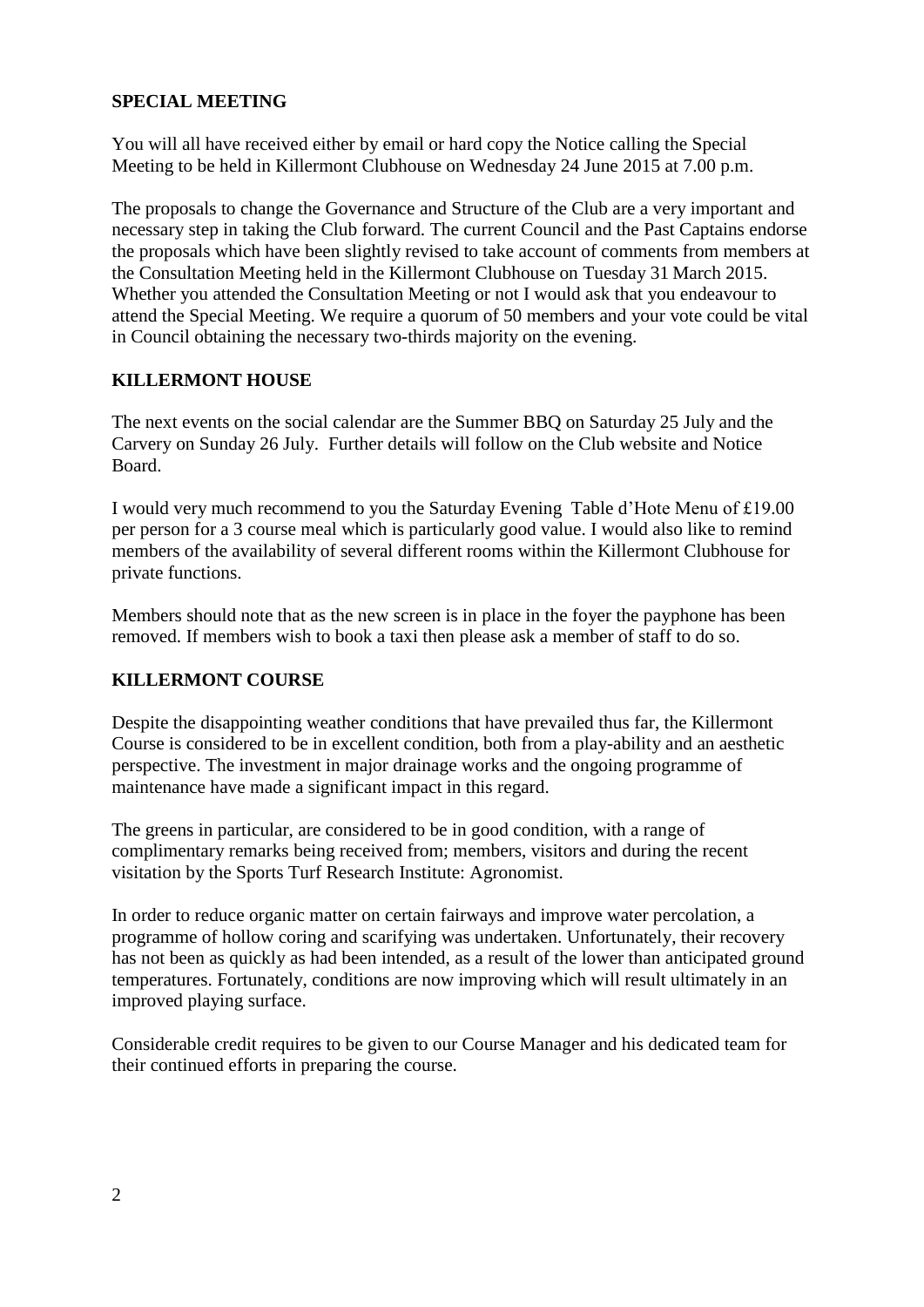#### **GAILES LINKS**

At this time of year we suffer from meadow grass on the greens, which although unsightly actually has little impact on the putting—other than perhaps making reading of putts a bit trickier! Thankfully this should be gone within the next couple of weeks.

After comments from some members I can confirm that it is intended that a few fairways, namely 2, 5, 9, 14 and 17 will be subject to selective fairway protection next winter but only in selected areas where the balls consistently gather.

We are already planning for Autumn/Winter works which will be advised to members well ahead of the commencement of work. Major projects will include further gorse removal and heather management, works to the mound behind the 4th green and also the installation of a new winter path at 10th going from winter tee to fairway. It is likely we will need to consider a long term solution behind 9th tee such as a fence similar to that we have at the path to the  $8<sup>th</sup>$  tee.

We have seen an upturn in visitor numbers this year and all seem to be very complimentary of their experience. However, we need to ensure that as a member's club, times are available for our members and later this year we intend to introduce an extended online system. This will allow members to see exactly when, out with protected times, there are available slots. Finally, after the golf Fergus and his team continue to look after everyone extremely well and again all who visit enjoy the excellent fare available.

# **FINAL OPEN QUALIFYING - TUESDAY 30 JUNE**

I would thank all those members who have already volunteered to help make the day a very good advert for the Club. If you have not yet volunteered but are available then please email Alastair Gracie, the Gailes Convener, at [algracie@ymail.com.](mailto:algracie@ymail.com) More ball spotters/flagmen, crowd control marshalls and live scoring personnel are still required. All volunteers are invited to a Cocktail Party in the Gailes Clubhouse on Sunday 28 June at 6.00 p.m. with a bus running from Killermont leaving at 3.45 p.m. and returning from Gailes at 8.00 p.m.

#### **MATCH AND HANDICAP**

The first of the new 9 Hole Medals at Killermont was held in April and they will continue through until September. Entries have now increased to around 30 per Medal and hopefully this format will prove to be more and more popular going forward.

#### **SENIORS' PUTTING COMPETITION**

Council have approved a proposal by Past Captain Colin Robertson to conduct an ongoing putting competition during the months of June, July, August and September. This will be open to members of ALL categories who have attained the age of 65 years. Participants can play up to eight 9-hole rounds of the putting green each month and a prize will be awarded to the player with the best Eclectic Score. The competition will be organised by Past Captain Robertson (to whom any enquiries should be directed) with the co-operation of our Professional, John Greaves and our Course Manager, Stuart Taylor.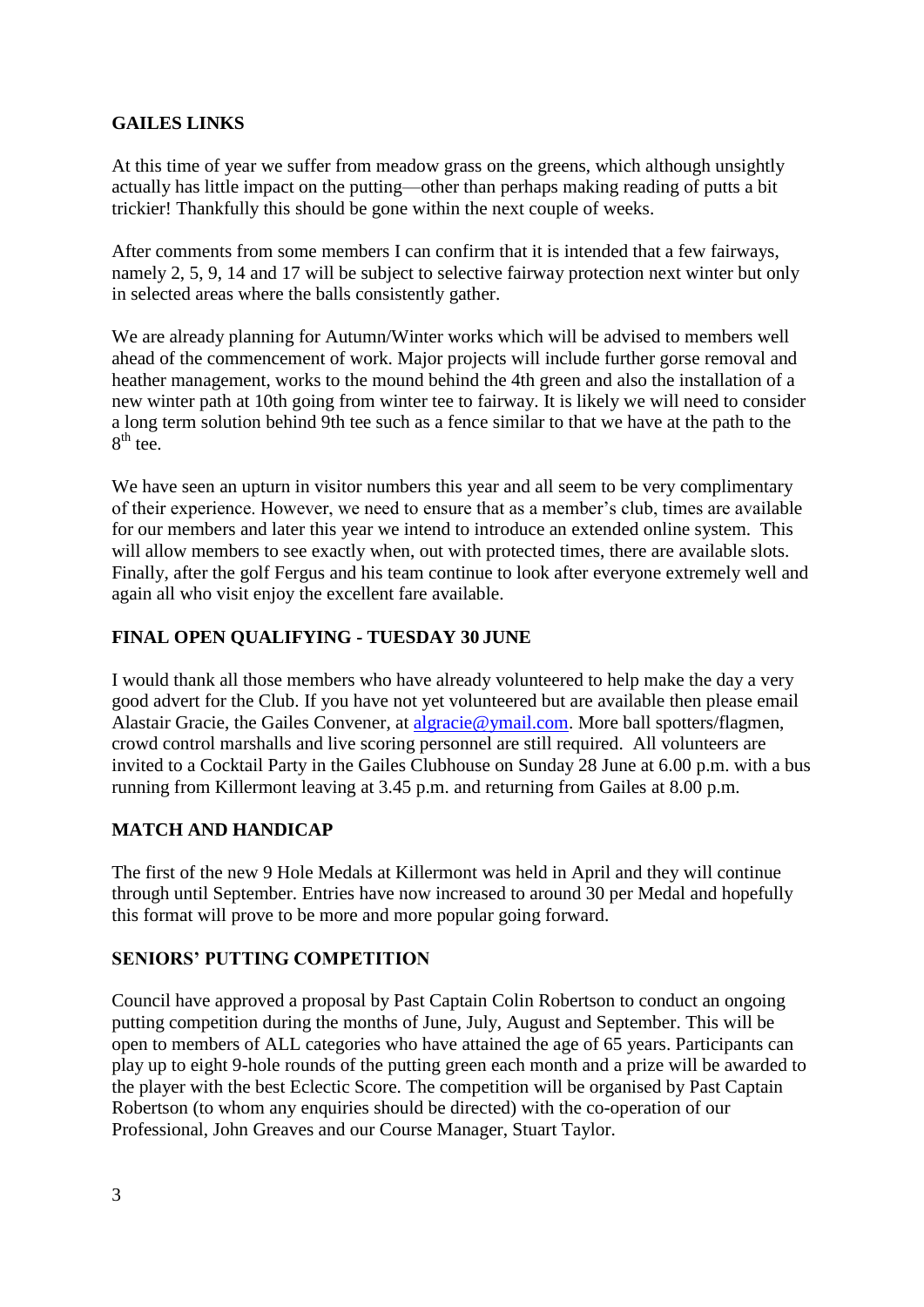# **GAILES STROKEPLAY CHAMPIONSHIP**

I would like to congratulate Neil MacRae who is this year's Gailes Strokeplay Champion. Neil posted an excellent 69 on the first day followed by an equally impressive 73 from the Black Tees on the second which secured victory. Nicky Gold was a very worthy Runner-Up.

#### **GLASGOW GOLF UNION SENIORS' CHAMPIONSHIP AT GAILES LINKS**

My congratulations go to John Hamilton for winning the Scratch Prize at the above and also to Tom McGill and Ian Barclay who were  $2<sup>nd</sup>$  and  $3<sup>rd</sup>$  respectively in the First Class.

#### **THE "MACKIE SERVICE" CHALLENGE CUP**

The 100<sup>th</sup> playing of the Council Match between Glasgow Golf Club and the Royal Burgess Golfing Society of Edinburgh for the "Mackie Service" Challenge Cup took place on Sunday 24 May 2015 at Killermont. I was delighted that 15 Past Captains agreed to play in the 34 a side match. My special congratulations go to Past Captain John King, who was Captain in 1990 and who has played in all 3 "Anniversary Matches" in 1979, 2006 and 2015. Glasgow won comprehensively and my thanks go to all the Past Captains and the current and past Members of Council who helped contribute to a special day in the Club's history.

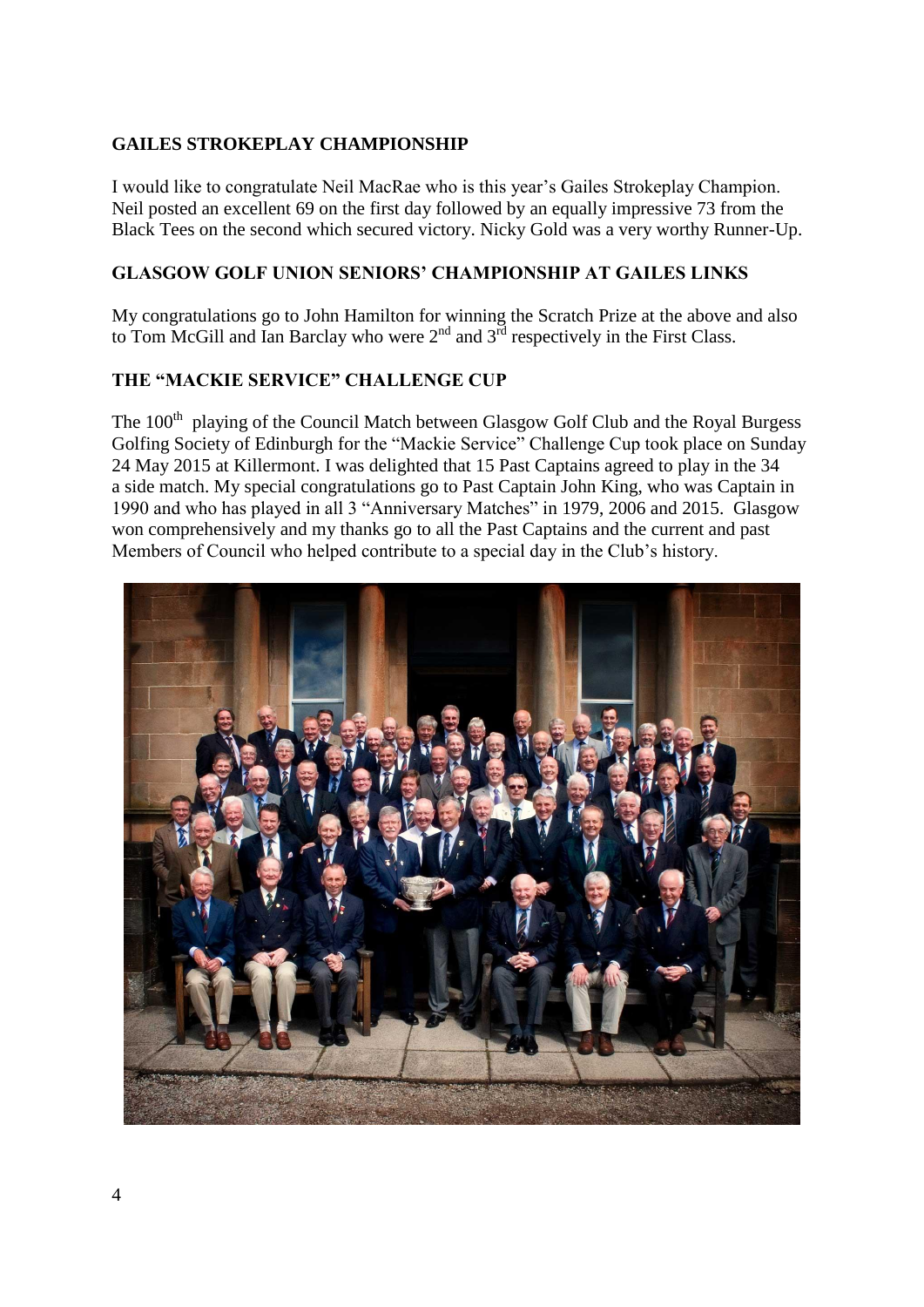# **MARKETING AND SPONSORSHIP**

The marketing of Gailes Links in relation to Final Open Qualifying continues, including two weekly "Online Herald" page takeovers which have been booked for the week preceding the Final Open Qualifying and the week of The Open. Plans are in hand to heighten the profile of and showcase Gailes Links at the Final Open Qualifying and we are currently awaiting approval of our plans by The R & A.

Quarterly PR emails are being sent to all Tour Operators and our database. Visitor revenue income at Gailes Links continues to be encouraging and is in line with Budget.

# **DONALD CAMERON TEAM**

The team, currently playing in Division 2 have performed admirably and in our 5 matches to date have recorded 12 out of a possible 13 points and are sitting on top of the league. Promotion and relegation is over a two year cycle and with one match left the team are in a strong position and should be confident of a return to Division 1. Two of our junior team players have featured in the senior team this year and both Callum Burns and Aran Sinclair are to be congratulated on their performances.

#### **DCL FOURSOMES**

This year we have entered a four man team for the foursome's competition to be played at Lenzie later in the month. The players will be Neil MacRae, Graeme Belch, Aran Sinclair and David Elder.

#### **CLUB MATCHES**

There are still two Club Matches to play namely 12-a-side against Turnberry on 26 August at Turnberry and 16-a-side against The New Club of St Andrews on 30 August at St Andrews. There will be a mix of Council and Club Members making up both Glasgow teams and entry lists, should members be available, are still on display in both Clubhouses. Ballots will take place in due course and members advised as appropriate.

#### **JUNIOR ASSOCIATES**

#### J J MCCARRY LEAGUE

At the time of writing the scratch McCarry team have played 5 out of 6 matches and achieved 2 home wins, 2 away wins and 1 away loss giving a total of 10 points and topping the table.

#### MARLEY LEAGUE

This year, for the first time, the club entered a team for the Marley Handicap League. These matches are played on Sunday afternoons and are for players under 15 years of age. Support for this is growing and it is hoped that as the boys' games improve they will gravitate to the McCarry team.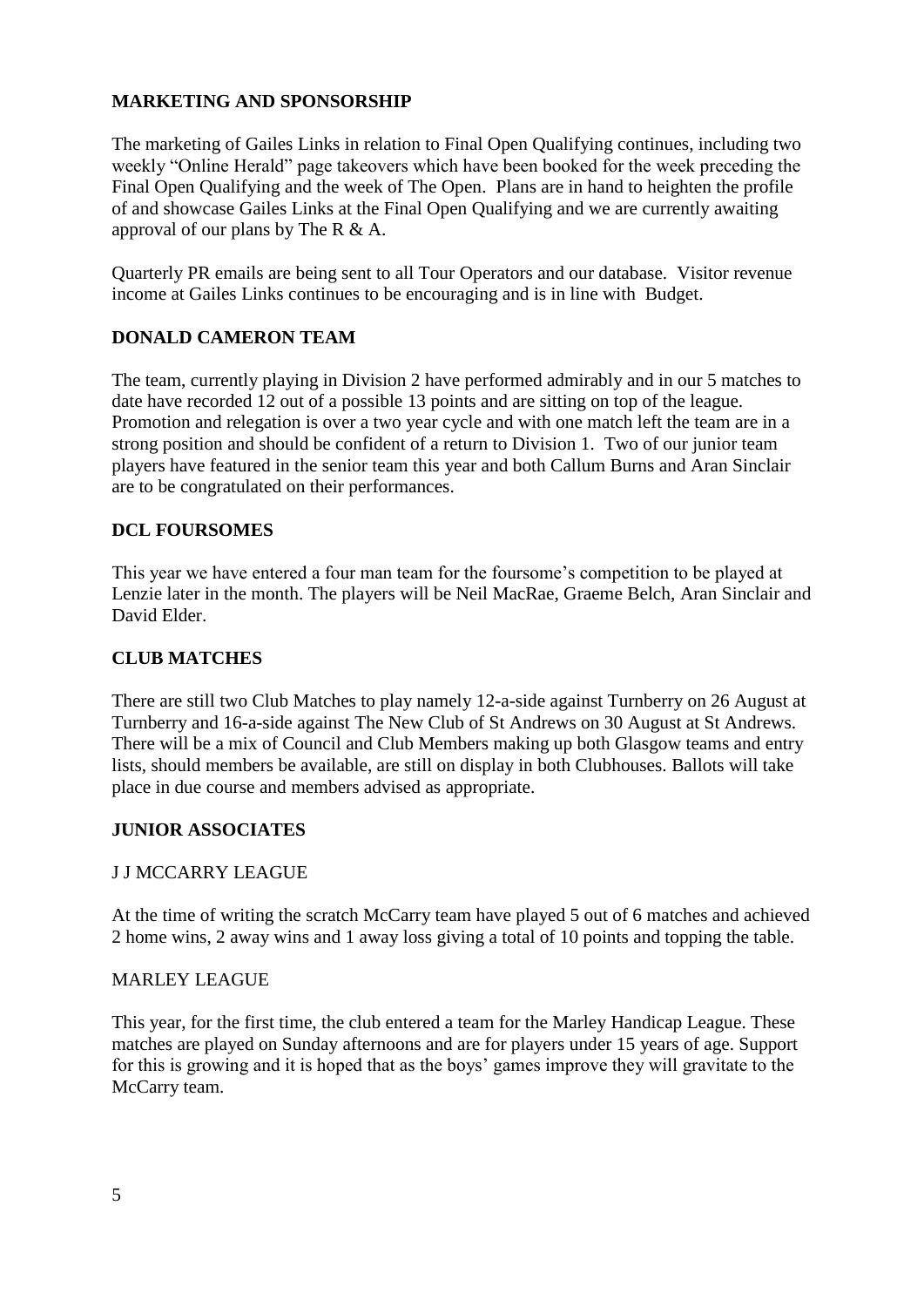#### JUNIOR MEMBERSHIP

The recent member mailing has been effective, with our numbers rising from 44 at the start of the year to a current 56.

#### INAUGURAL SENIOR v JUNIOR MATCH

This event will be contested on Monday 22 June with the trophy, a silver salver being donated by the family of Past Captain, Jim Bannerman.

#### JUNIOR COACHING

Coaching sessions have been ongoing with John Greaves offering walk in sessions on Friday evenings, and starting on Monday 29 July there will be 6 weeks of free coaching every morning from 9.30 a.m. to 12 noon. There will also be a week long course from Monday August 10 open to children from 10 years old. The cost is £90.00. Coaching will start at 9.00 a.m. and finish at 1.30 p.m. after lunch.

# THE 144<sup>TH</sup> OPEN CHAMPIONSHIP AT ST ANDREWS

John Greaves has managed to organise 10 Under 16 tickets to the Open on Wednesday 15 July. Graeme and Blair will accompany the boys and the cost for return travel by train is approximately £20.00. Anyone interested should contact the Pro Shop.

#### **COUNCIL MATCH v ROYAL BLACKHEATH GOLF CLUB**